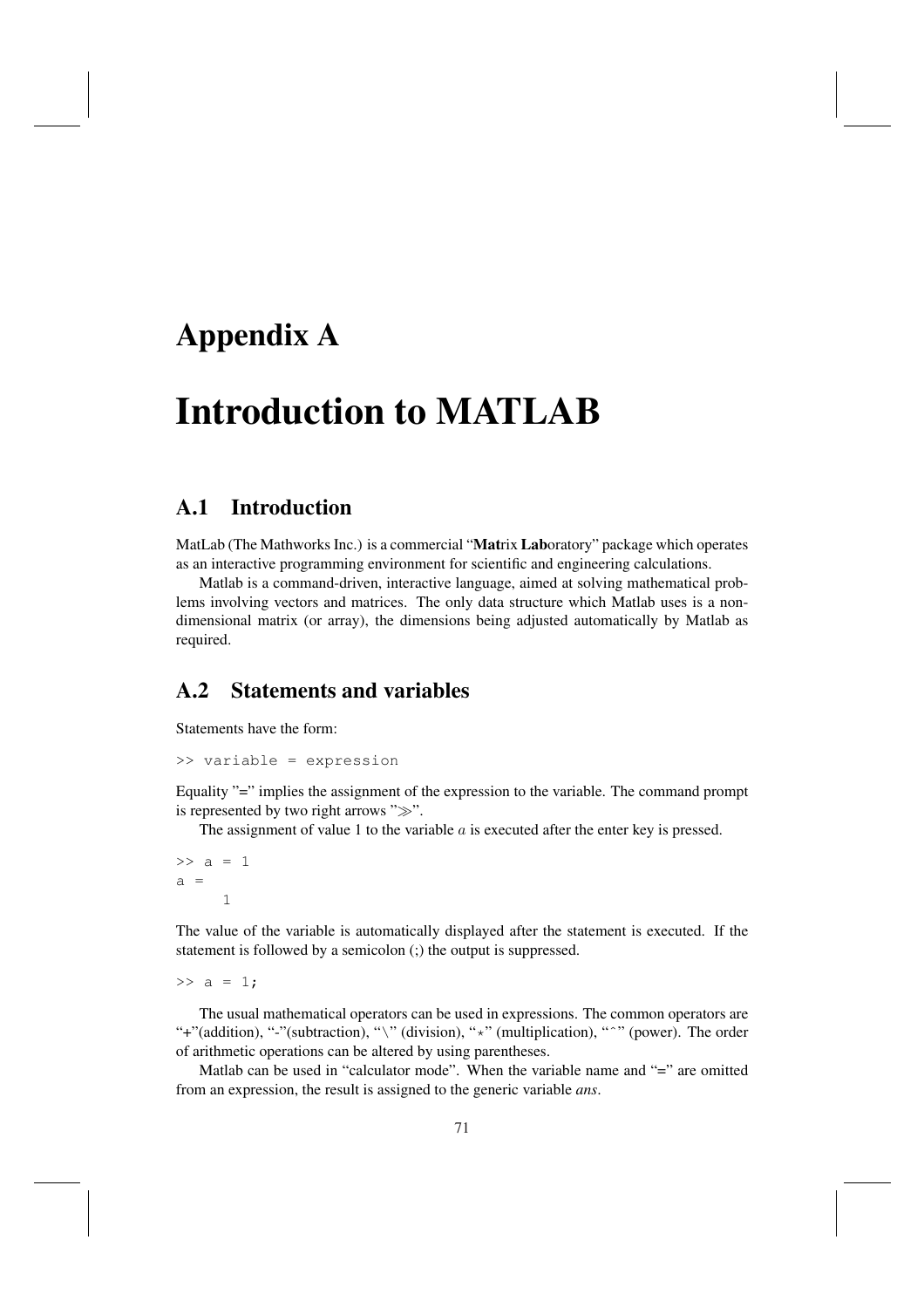>> 3.7\*3 ans = 11.1000

#### A.3 Entering vectors and matrices

A row (line) vector can be created by entering each element (separated by space or comma) between brackets.

 $\Rightarrow$  a = [1 2 3 4 5 6 9 8 7]

Matlab returns:

 $a =$ 1 2 3 4 5 6 9 8 7

A vector with elements evenly spaced between 0 and 20 in increments of 2 (this method is frequently used to create a time or index vector) can be created as follows:

 $\gg t = 0:2:20$  $t =$ 0 2 4 6 8 10 12 14 16 18 20

Individual items within the vector can be referenced. To change the fifth element in the  $t$ vector:

 $>> t(5) = 23$  $t =$ 0 2 4 6 23 10 12 14 16 18 20

Suppose that we want to add 2 to each of the elements in vector  $a$ :

 $> b = a + 2$  $h =$ 3 4 5 6 7 8 11 10 9

Adding two vectors of the same length:

 $\gg$  c = a + b  $c =$ 4 6 8 10 12 14 20 18 16

Subtraction of vectors of the same length works exactly the same way.

Entering matrices into Matlab is done by entering each row separated by a semicolon  $($ ;  $)$  or a return:

 $\Rightarrow$  B = [1 2 3 4;5 6 7 8;9 10 11 12]  $B =$ 1 2 3 4 5 6 7 8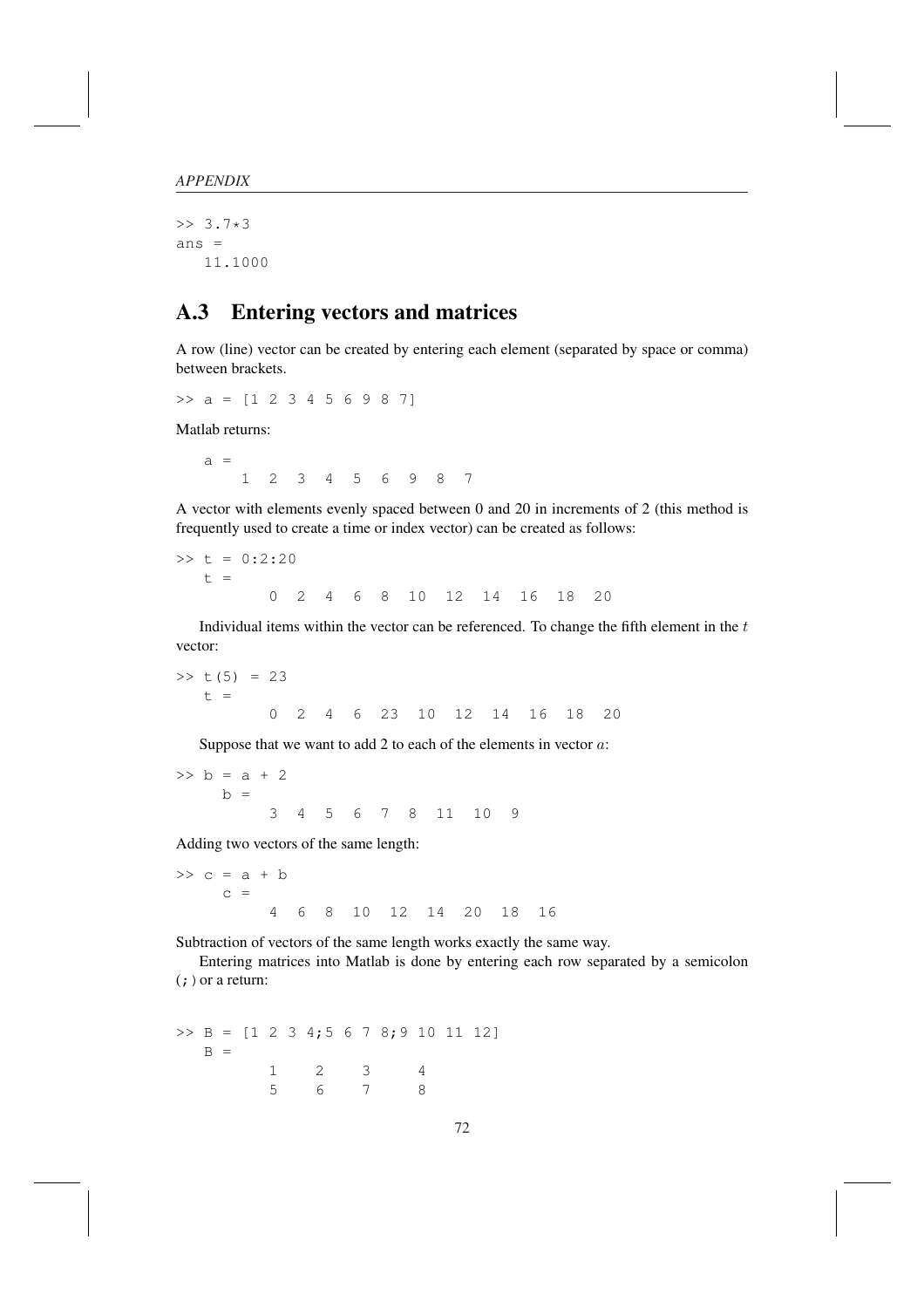```
9 10 11 12
>> B = [1 \ 2 \ 3 \ 4]5 6 7 8
    9 10 11 12]
   B =1 2 3 4
       5 6 7 8
       9 10 11 12
```
Matrices in Matlab can be manipulated in many ways. The transpose of a matrix is obtained by using the apostrophe key:

$$
>> C = B'C = 1 5 92 6 103 7 114 8 12
$$

It should be noted that if  $C$  is complex, the apostrophe results in the complex conjugate transpose. To obtain the transpose, use ".'" (the two commands are the same if the matrix is not complex). Now we might multiply the two matrices  $B$  and  $C$ . Remember that order matters when multiplying matrices.

```
>> D = B * C
  D =30 70 110
       70 174 278
      110 278 446
>> D = C * BD =107 122 137 152
      122 140 158 176
      137 158 179 200
      152 176 200 224
```
Element-wise multiplication is obtained using the ".\*" operator (for matrices of the same sizes).

```
\Rightarrow E = [1 2;3 4], F = [2 3;4 5], G = E .* F
     E =1 2
          3 4
     F =2 3
          4 5
```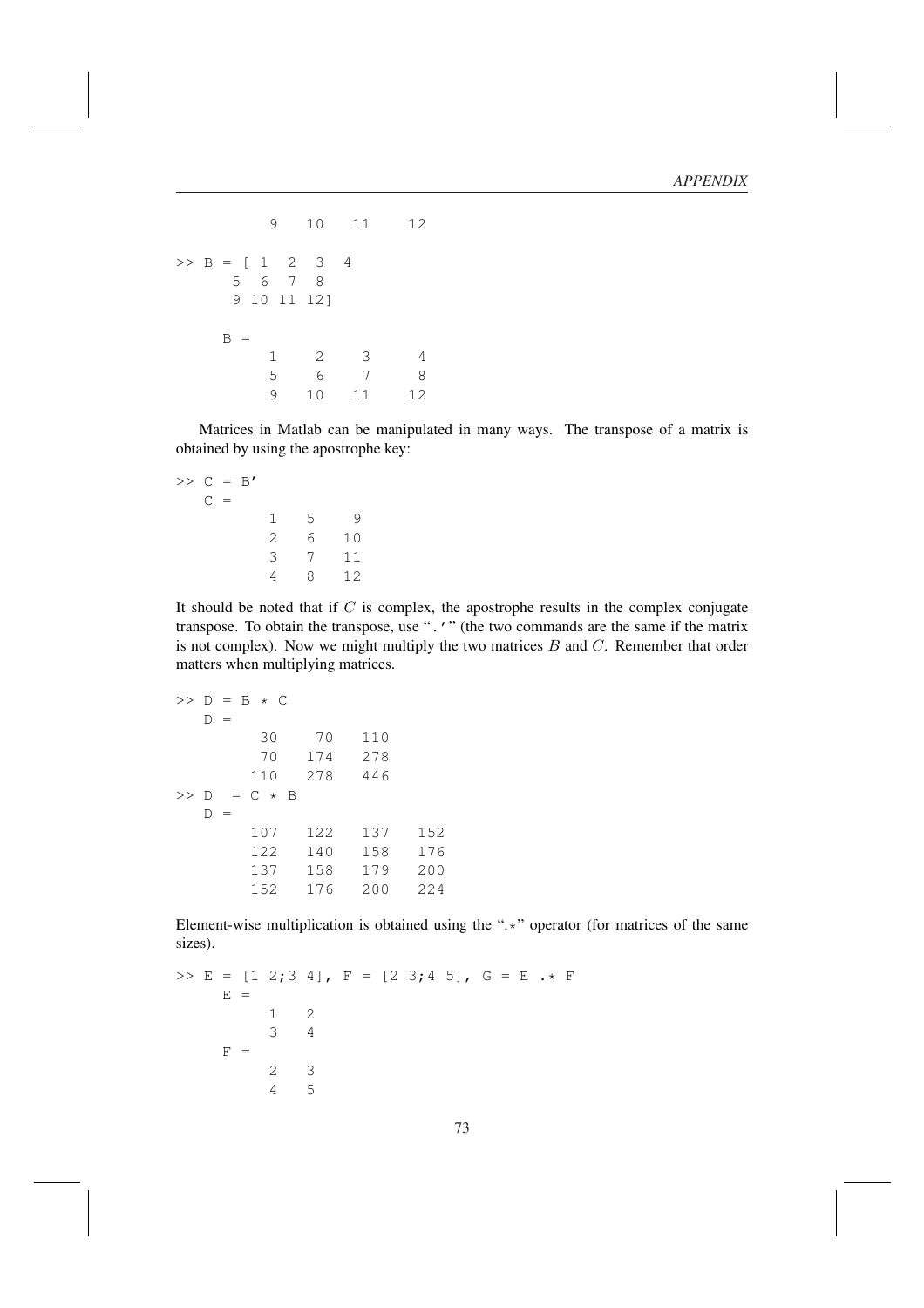$G =$ 2 6 12 20

Square matrices can also be raised to a given integer power.

>> Eˆ3 ans = 37 54 81 118

Element-wise power is obtained by using ". ^"

>> E.ˆ3 ans = 1 8 27 64

#### A.4 Matlab functions

Matlab includes many standard functions. Each function is a block of code that accomplishes a specific task. Commonly used constants such as 'pi'  $(\pi)$ , and 'i' or 'j' for the square root of −1, are also incorporated into Matlab. e (the base of natural logarithm) is not included, to obtain  $e$  one should use  $\exp(1)$  (exponent of 1).

Matlab has available most trigonometric and elementary math functions as shown in Table A.1.

| Table A.1: Trigonometric and elementary math functions |
|--------------------------------------------------------|
| Sine of the elements of x                              |
| Cosine of the elements of x                            |
| Arcsine of the elements of x                           |
| Arccosine of the elements of x                         |
| Tangent of the elements of x                           |
| Arctangent of the elements of x                        |
| Absolute value of the elements of x                    |
| Square root of x                                       |
| Imaginary part of x                                    |
| Real part of x                                         |
| Complex conjugate of x                                 |
| Natural logarithm of the elements of x                 |
| Logarithm base 10 of the elements of x                 |
| Exponential of the elements of x                       |
| Sign of x                                              |
|                                                        |

Some functions for matrix properties and manipulation are given in Table A.2. To see how a function should be used, type *help function name* at the Matlab command window.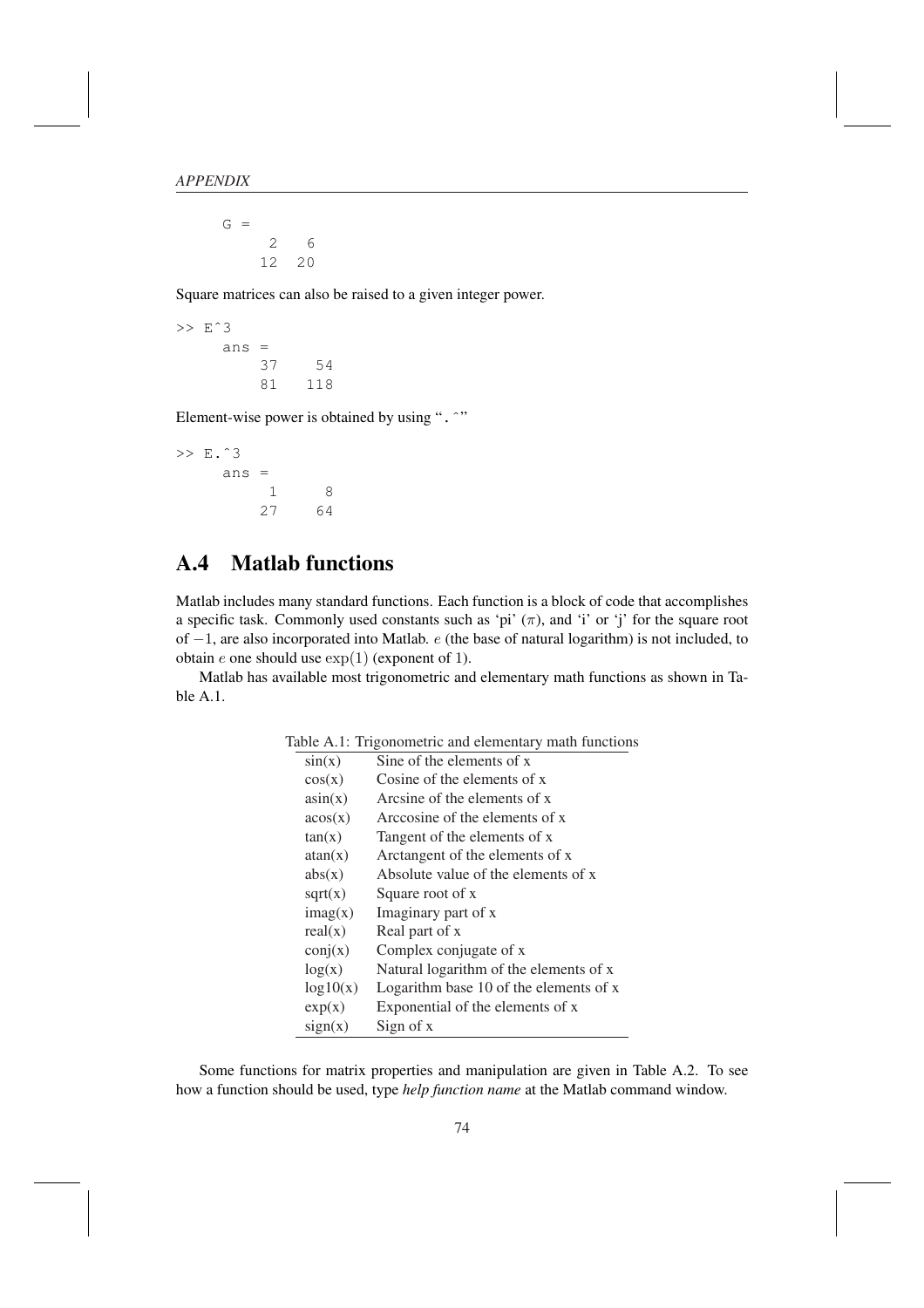| Table A.2: Matrix manipulation |                             |  |
|--------------------------------|-----------------------------|--|
| inv(x)                         | Inverse of a matrix x       |  |
| eig(x)                         | Eigenvalues of the matrix x |  |
| det(x)                         | Determinant of matrix x     |  |
| rank(x)                        | Rank of matrix x            |  |
| eye, ones, zeros, diag         | Array building functions    |  |

#### A.5 Polynomials

A polynomial is represented by a vector. To create a polynomial in Matlab, the coefficients of the polynomial should be entered in descending order. For instance, to enter the following polynomial:

$$
p(s) = s^4 + 3s^3 - 15s^2 - 2s + 9
$$

enter it as a vector in the following manner:

 $\Rightarrow$  p = [1 3 -15 -2 9]

Matlab can interpret a vector of length  $n + 1$  as an *n*th order polynomial. Thus, also zero coefficients must be entered in the proper places. For instance

$$
p(s) = s^4 + 1
$$

would be represented in Matlab as:

 $>> p = [1 \ 0 \ 0 \ 0 \ 1];$ 

Some functions to be used for polynomials are given in Table A.3:

| Table A.3: Functions for polynomials |                                |  |
|--------------------------------------|--------------------------------|--|
| roots(p)                             | Roots of polynomial p          |  |
| polyval(p, value)                    | Value of polynomial p at value |  |
| conv(p,q)                            | Polynomial multiplication      |  |
| deconv(p,q)                          | Divide two polynomials         |  |

#### A.6 Loops and logical statements

Matlab provides loops and logical statements for programming, like *for*, *while*, and *if* statements. The general forms are:

*for* variable = expression, statement, ..., statement *end*;

*while* variable, statement, ..., statement, *end*

*if* variable, statements, *end*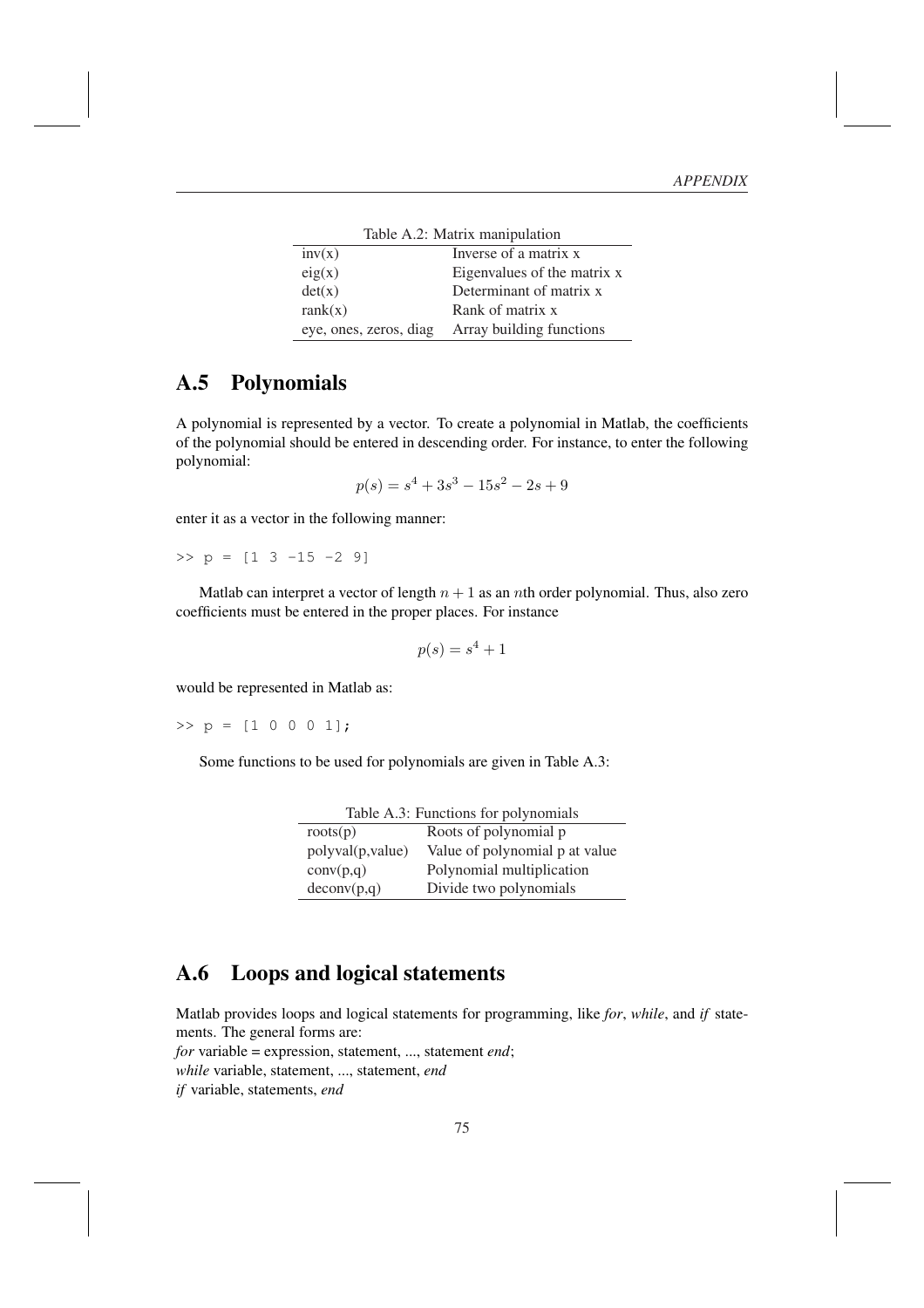|                | Table A.4: Plotting                                          |
|----------------|--------------------------------------------------------------|
| plot(x,y)      | Plots vector y versus vector x.                              |
| semilogx(x,y)  | Plots vector y versus vector x. The y-axis is $log 10$ , the |
|                | x-axis is linear.                                            |
| semilogy(x,y)  | Plots vector y versus vector x. The x-axis is $log10$ , the  |
|                | y-axis is linear.                                            |
| loglogx, y)    | Plots vector x versus vector y. Both axes are logarith-      |
|                | mic.                                                         |
| mesh(x,y,z)    | Creates a 3-D mesh surface.                                  |
| contour(x,y,z) | Plots the countour of a function (2D).                       |

### A.7 Plotting

The simple  $plot(x, y)$  function will plot the vector y versus the vector x.

Let us plot a sine wave as a function of time. First define the time vector and then compute the sin value at each time index.

>>  $t=0:0.25:7$ ;  $y = sin(t)$ ;  $plot(t, y)$ 

The result is shown in Figure A.1.



Figure A.1: Plot of  $sin(t)$ .

Basic plotting is very easy in Matlab, and the plot command has extensive add-on capabilities. These capabilities include many functions such as those presented in Table A.5.

|                | Table A.5: Plotting accessories                  |
|----------------|--------------------------------------------------|
| grid           | Toggles a grid on and off in the current figure. |
| axis           | Controls axis scaling and appearance             |
| title('text')  | Adds 'text' at the top of the current axis       |
| xlabel('text') | Labels the x-axis with 'text'                    |
| ylabel('text') | Labels the y-axis with 'text'                    |
| subplot        | Creates axes in tiled positions                  |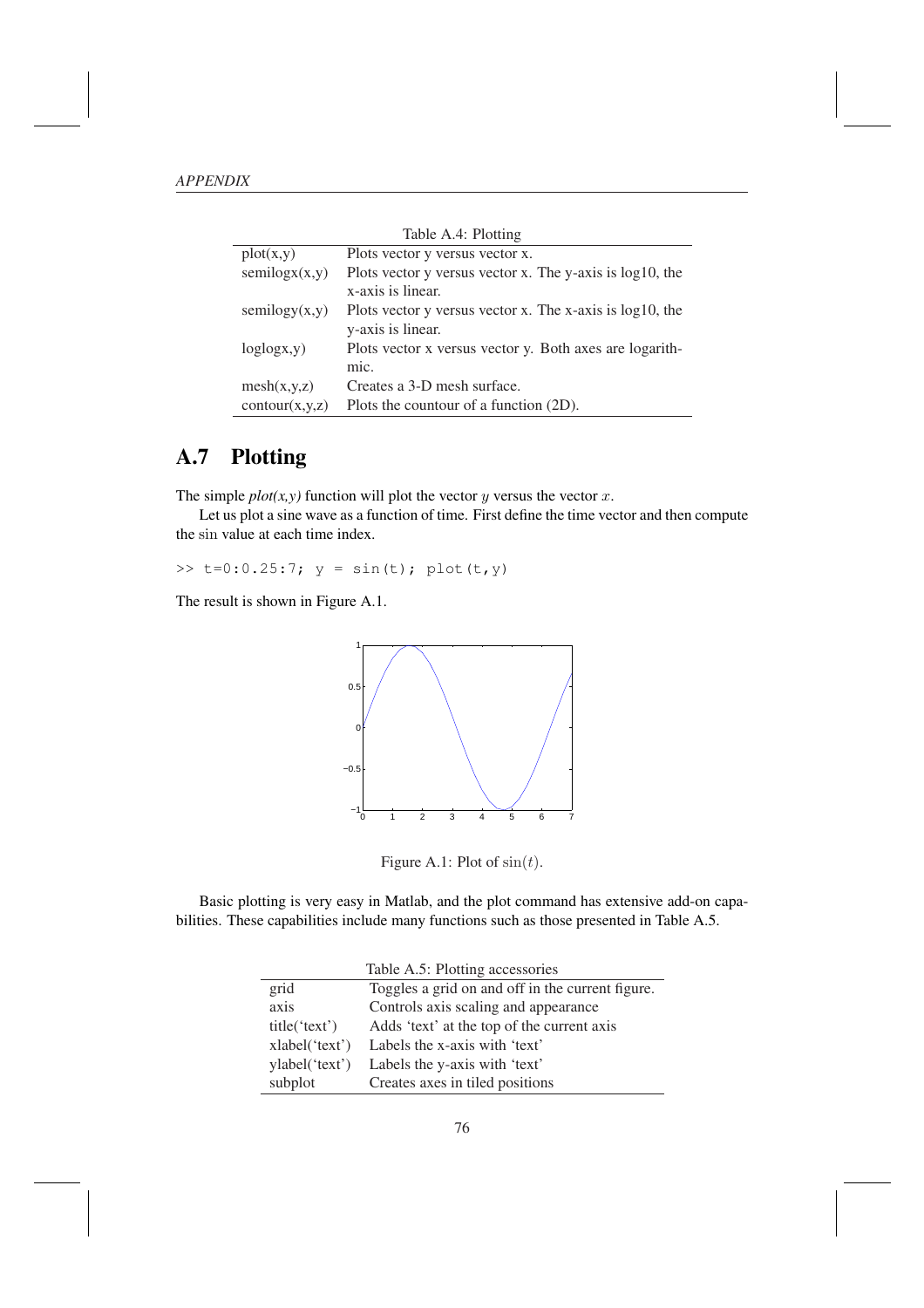Let us now see 3D plotting. Consider the function  $f : \mathbb{R} \to \mathbb{R}$ ,  $f(x, y) = x^2 + y^2$ . To graphically represent this function, first the values of  $x$  and  $y$  have to be defined using meshgrid.

>> [x,y]=meshgrid(-1:.01:1);

Different grids can also be defined for  $x$  and  $y$ , as follows:

>> [x,y]=meshgrid(-1:.01:1,-2:.01:2);

Then, the graphic (see Figure A.2) is obtained by using mesh:

>> mesh(x,y,x.ˆ2+y.ˆ2)

This in effect means that the value of the function is computed for each point on the grid generated by 'meshgrid'. In many cases more conclusions can be drawn if, instead of the 3D



Figure A.2: Graphical representation of  $x^2 + y^2$ .

representation, one inspects the projection of the representation on the x-y plane, specifically the contour plot, see Figure A.3:

>> contour(x,y,x.ˆ2+y.ˆ2)



Figure A.3: Contour plot of  $x^2 + y^2$ .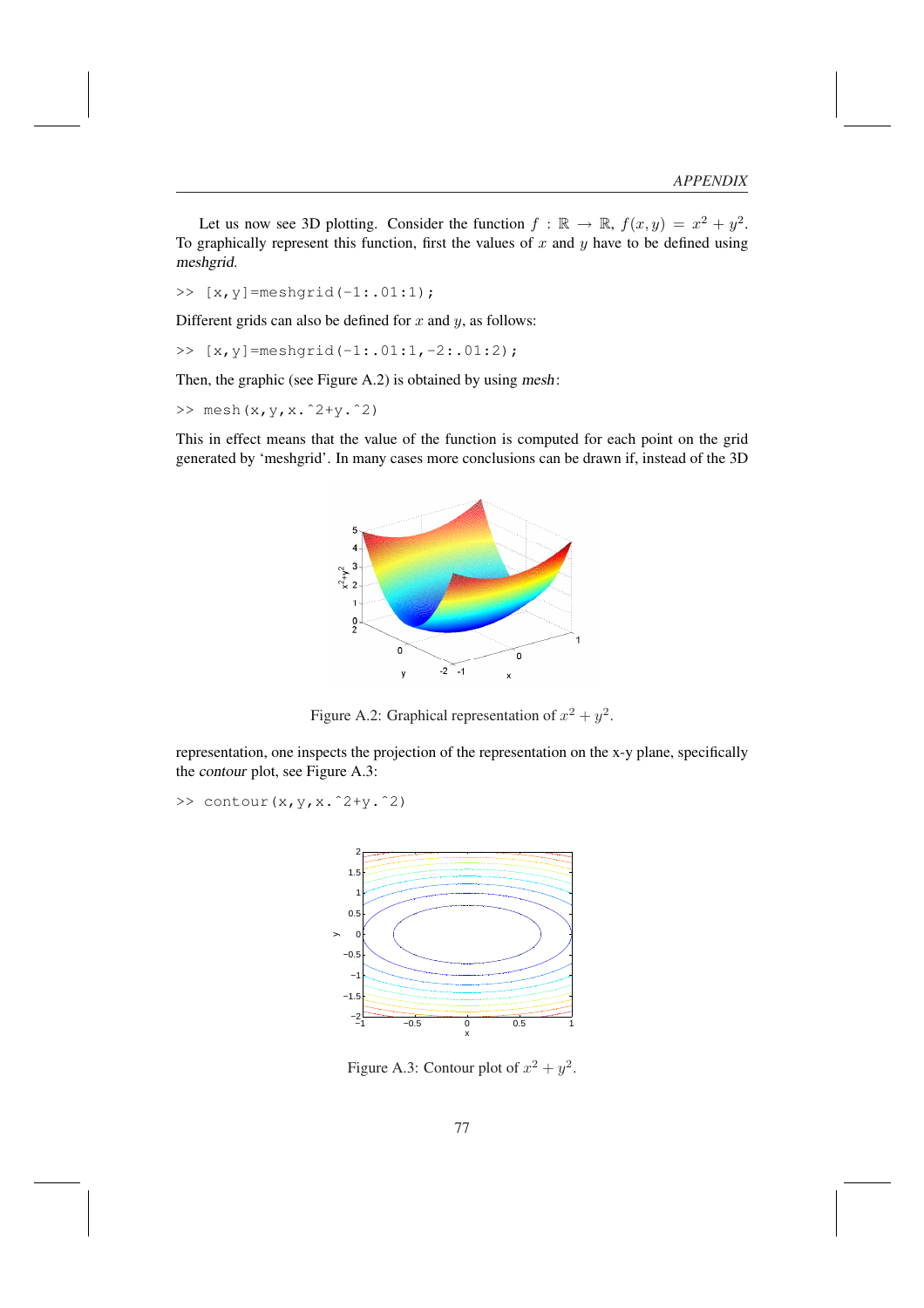#### A.8 Toolboxes and m-files

The functions in Matlab are in general grouped in toolboxes. For instance, the Control systems Toolbox contains functions of direct use in control engineering. It provides commands for Bode plots, time responses, control-design and so on. There are many other toolboxes available for MATLAB, e.g: Optimization, Symbolic Math, Identification, Image Processing, Neural Networks, Spline Functions, Robust Control, Adaptive Control, etc.

The toolboxes are actually written in MATLAB (that is, they use the statements and commands of the MATLAB language). They consist of collections of files, called m-files (because they have the filename extension .m). An m-file is an ASCII file created using any text editor, and containing a sequence of MATLAB commands, typed exactly as they would be from the keyboard when using MATLAB.

Example. Create an m-file called *garbage.m* containing nothing but the following lines:

```
a=[1 2 3; 2 84; 1 7 9];
inv(a)
eig(a)
```
and simply enter the filename (without the .m extension) in response to the MATLAB prompt. This will execute the commands in the file.

>> garbage

would have exactly the same result as entering the original commands. The file garbage.m has effectively become a new MATLAB command. Such files are called script files.

Another type of m-file is a function file. In contrast with the script files the function files have a name following the word "function" at the beginning of the file. The filename has to be the same as the function name, and it must not start with numbers or contain mathematical operations. The function statement syntax is:

 $function$  [output\_arguments] = function\_name(input\_arguments)

The input arguments are variables passed to the function. The output arguments are returned.

Example. Create a m-file called *myfunc.m* which contains the following lines:

```
function [sum, product] = myfunc(x, y)sum = x+y;
    product = x*y;
```
The function will return the sum and product of two numbers and it can be called in the following way:

```
>> a=10;>> b=25.9;
>> [alpha,beta]=myfunc(a,b)
or simply
>> [alpha,beta]=myfunc(10, 25.9)
```
The variable alpha will have the value of the sum of a and b and beta the value of the product.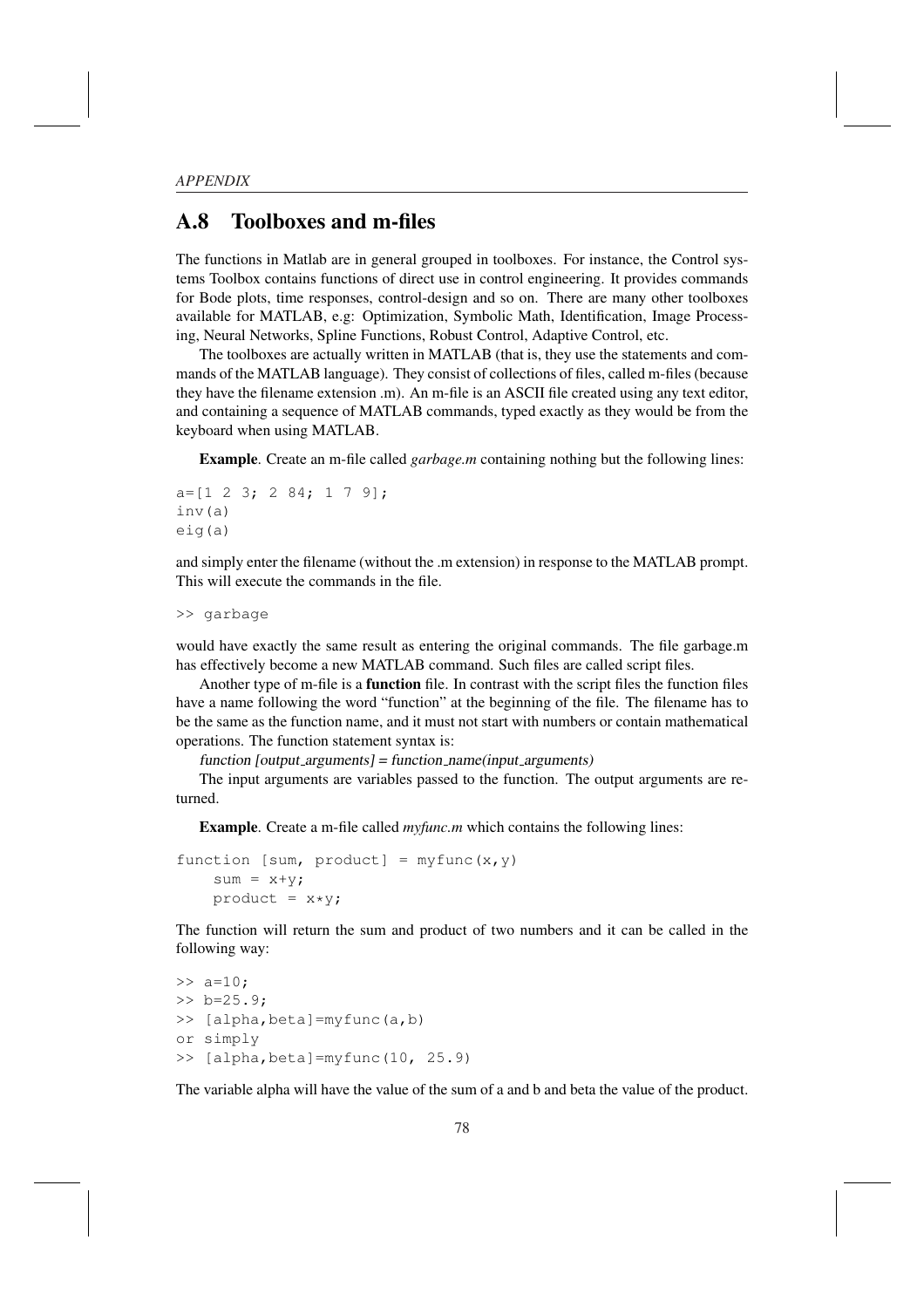#### A.9 Symbolic math

The Symbolic Math toolbox allows one to work with symbolic variables. A symbolic variable  $x$  is defined as

```
>> syms x
```
Standard Matlab operations and functions can be used on symbolic variables, and the returned result will be symbolic, i.e., generic variables that can be used without values.

```
>> syms x y z
\Rightarrow f=x+v
f =x+y
>> g=2 *y+zg =2 \times y + z>> h=f*gh =(x+y)*(2*y+z)>> f=[x \ y^2 \ z]f =[x, y^2, z]
```
To evaluate a symbolic variable at a given value, one can either use subs (for one variable)

```
subs(f, x, 1)ans =[1, y^2, z]
```
or eval, after specifying the values

```
>> x=1; y=2; z=3;
\gg eval(f)
ans =1 4 3
```
Symbolic functions can be differentiated or integrated, using diff or int. In general, symbolic operations must be performed before one evaluates the variables.

The symbolic function  $h$  defined above can be differentiated wrt. one variable as

```
diff(h,x)
ans =
2 \times y + zdiff(diff(h,x),y)
ans =2
```
or wrt. all the variables as